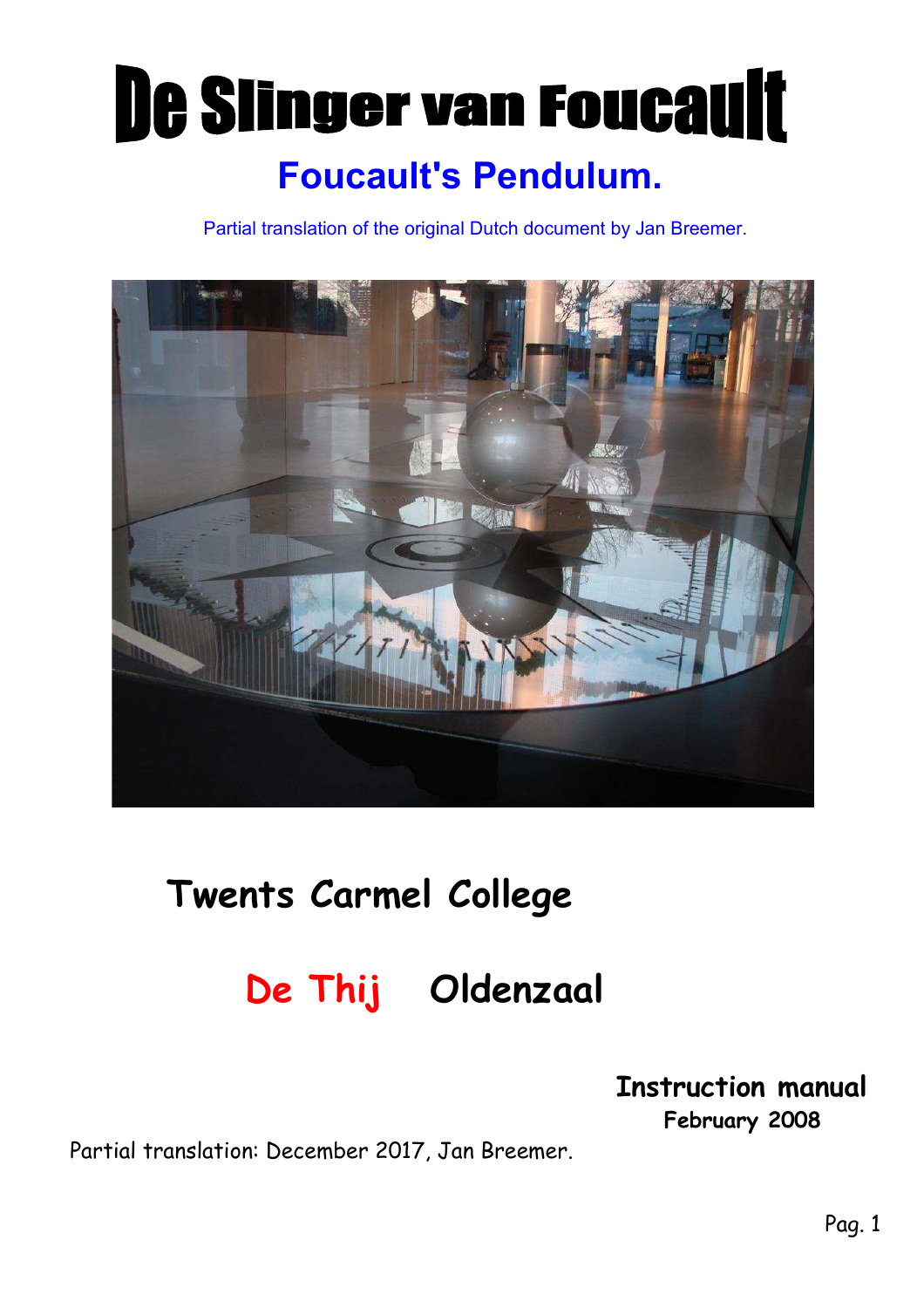## Contents:

Pages 2 and 3 [ not translated ] contain general information about Foucault Pendulums. Such info can be found elsewhere on this site.

- Pag. 4 The Pendulum of the Thij College
- Pag. 5 Technical description
- Pag. 6 Top mount with Charron ring
- Pag. 7 Control of the Electromagnet
- Pag. 8 Maintenance [ not translated ]
- Pag. 9 Elektrical schema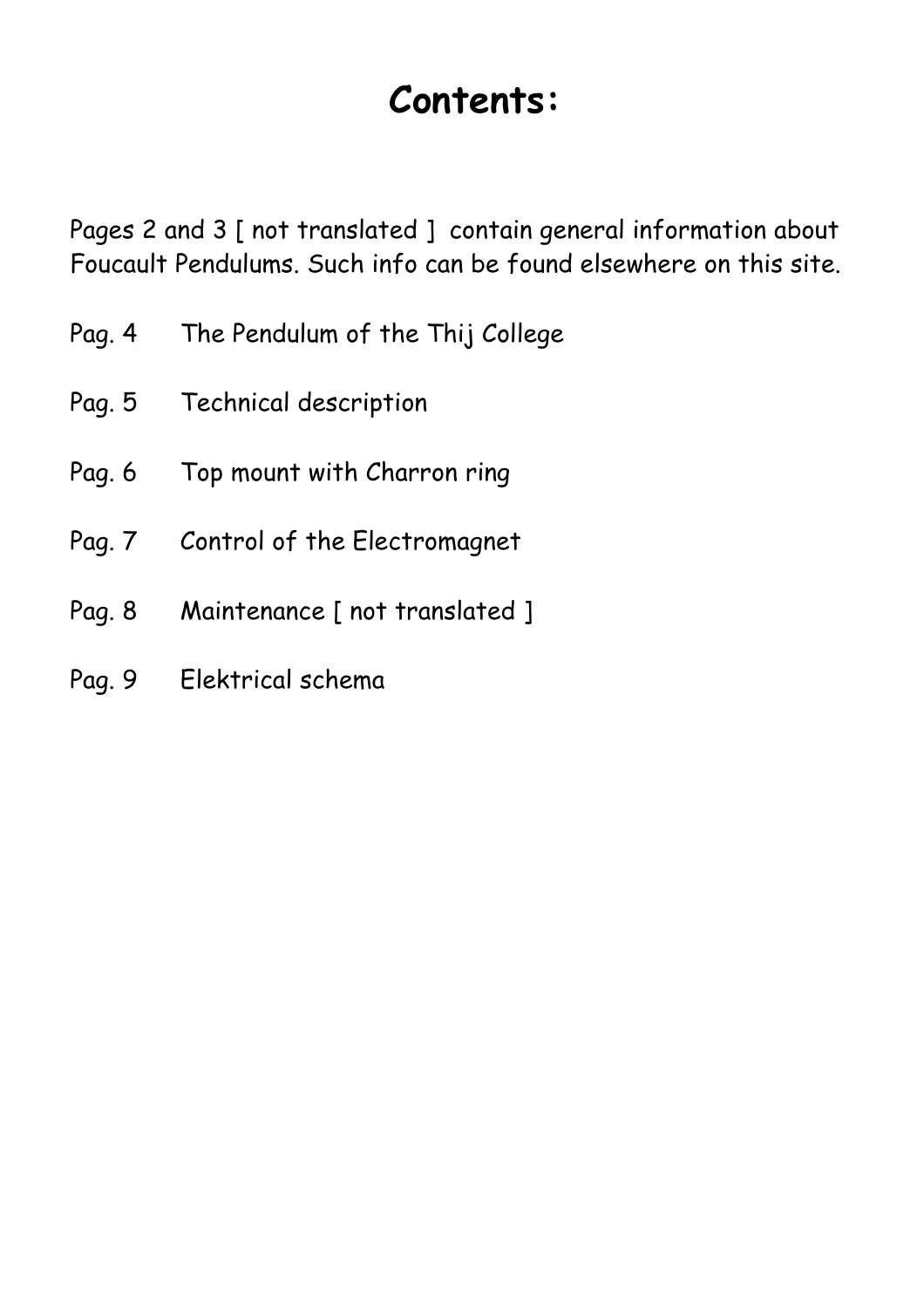### Pendulum of the Thij College

On this beautyful school in Oldenzaal a pendulum has been built. Unfortunately there was no height of 67 meters available as in the Paris' Panthéon.

Manually giving the pendulum a push every hour or so is a bit cumbersome. Without affecting the principle an electromagnet has been placed exactly under the ball when it is hanging still. If the ball is moving it is attracted to the center, so no forces to the left or right are exhibited. The force should not be to large because the glass window might break, and not to small because the ball wo'nt move very much.

In 1931 French Professor Charron wrote an article about pendulums. [ follows an explication of the ellipse problem and the Charron Ring]

Somewhat below the mounting point of the wire sits a stainless steel ring, such that the wire touches it, but not to hard. When the pendulum is started manually an elliptical path is mostly noticable, but that is gone after some 20 periods.

Because the Charron ring must be there anyhow it also functions as an electrical contact for the timing of the electromagnet.

The lattidude of the Thij College is 52,316 degrees North. Sine of this is 0,791, which gives a Foucault precession of 30,253 hours.

On the Thij College the Earth rotates once every 30,253 hour under the pendulum !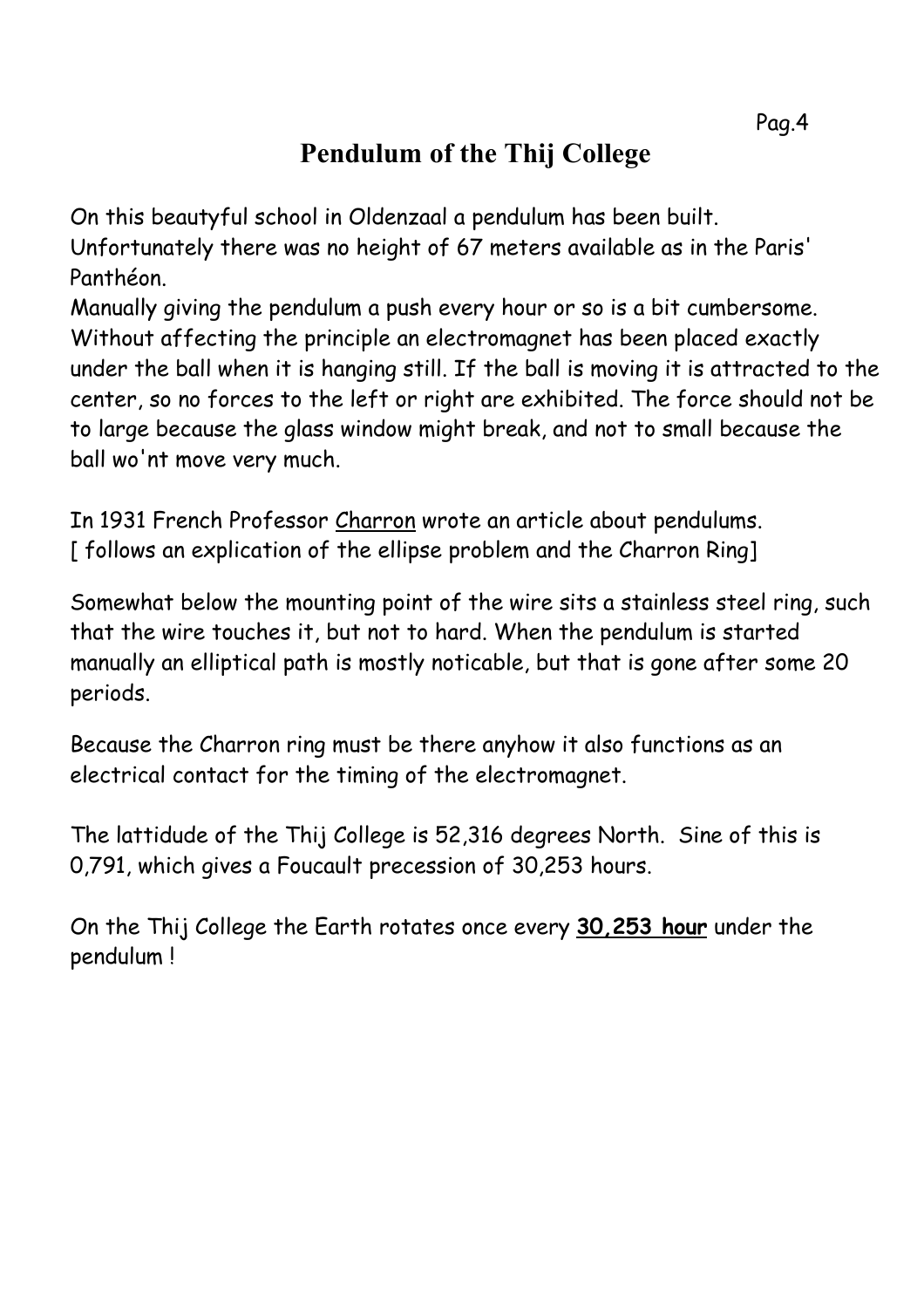### Technical Description

At a height of 5.5 meter a plane of  $40 \times 40$  cm was available. On this a thickwalled tube with a flange is mounted. In the top of the tube an adjustable mounting is made which holds the wire. The mounting sits at 5.865 meter and is electrically insulated from the tube by plastic parts. At the lower end of the tube the Charron ring is mounted. Electrical wires go from these parts to the electrical unit below the pendulum.

The center of the ball (18 kg) is at 0.315 meter above the floor. The total length of the pendulum is 5,55 meter, so a full period takes 4.70 seconds.

Below the pendulum is a wooden construction with a plate of polished stainless steel. After opening a small door the electrical parts are accessible. Installed is a Moeller Easy 512 PLC and for the actual switching of the electromagnet a Solid State Relais is used.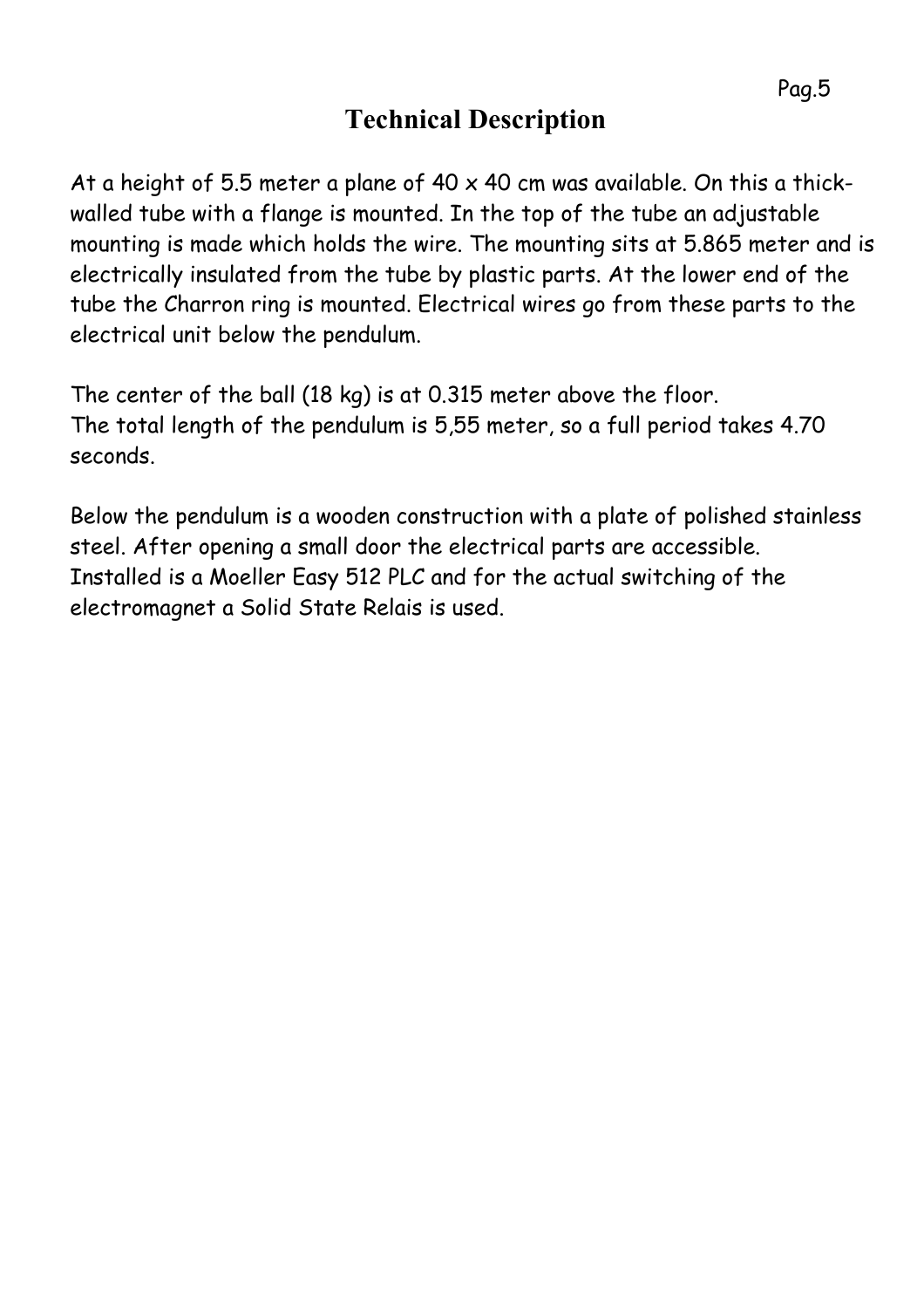Pag.6

#### Top mount and Charron ring.

The wire is clamped in a M16 threaded rod in a hole of 2 mm. To prevent breaking of the wire the diameter of the hole increases gradually. On top of the threaded rod sits a piece of steel with two holes of 2 mm. The wire goes throug one hole and is bended into the other to prevent slipping out. The wire was glow-heated before bending. The wire is Chrome-Silicon, 2mm. thick.

The threaded rod is adjustable in another piece of stainless steel which rests on plastic rings.

Electrical wires are connected to the metal mounting and the tube so we can detect the wire touching the Charron ring. The Charron ring has a tapered hole with a diameter of 37mm on top and 45 mm on the bottom.

Below the flange we have thin fillers to adjust the wire centrally in the Charron ring.

The height of the pendulum can be adjusted by rotating the threaded rod.

Photo shows the adjustment of the top mounting >>>>>.

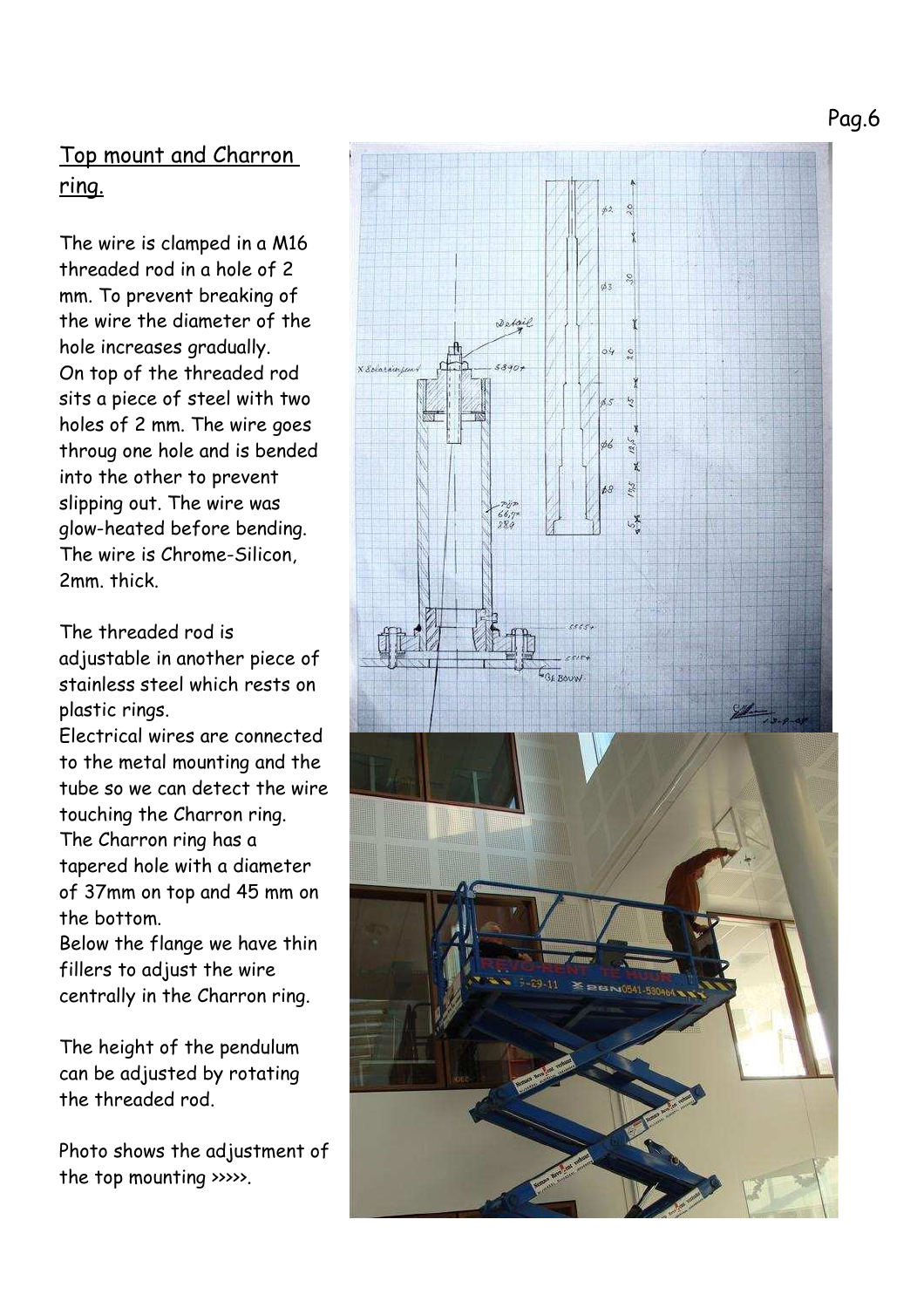#### Control of Electromagnet



Below the bottom plate we have a floor-pit with a 230 VAC supply and the signal wires coming from the topmount. Connections are visible on the left side. On the right side a 12 Volts DC supply (unit not on the photo) enters for the electromagnet.

The PLC Moeller Easy is easy to program, however only by experts.

When the wire touches the Charron ring the "timerelay" in the PLC is started. A moment later the ball goes to the center again and the contact is broken. Now the elctromagnet is powered until "timerelay" is finished. "timerelay" lastst 1,1 second. The electromagnet is on for about 0.25 seconds.

When two times in succesion the activation time of the electromagnet is longer than 0.45 sec. the PLC will shut down to prevent damage to the glass cage. The red button is RESET for the PLC, with the black button the electromagnet can be activated for test purposes.

#### General.

Realising this Foucault Pendulum has been made possible by H.Hammink, T. Sanders, H.Meek and M.Olderiekerink.

Several of my colleagues, B.Kamphuis, T.Nijhuis, G.R.Eisner, T.Bornebroek, M.Pot and K. Ekkelboom have contributed to the practical realisation.

For me it was a great pleasure to realise this project on such a beautyful school.